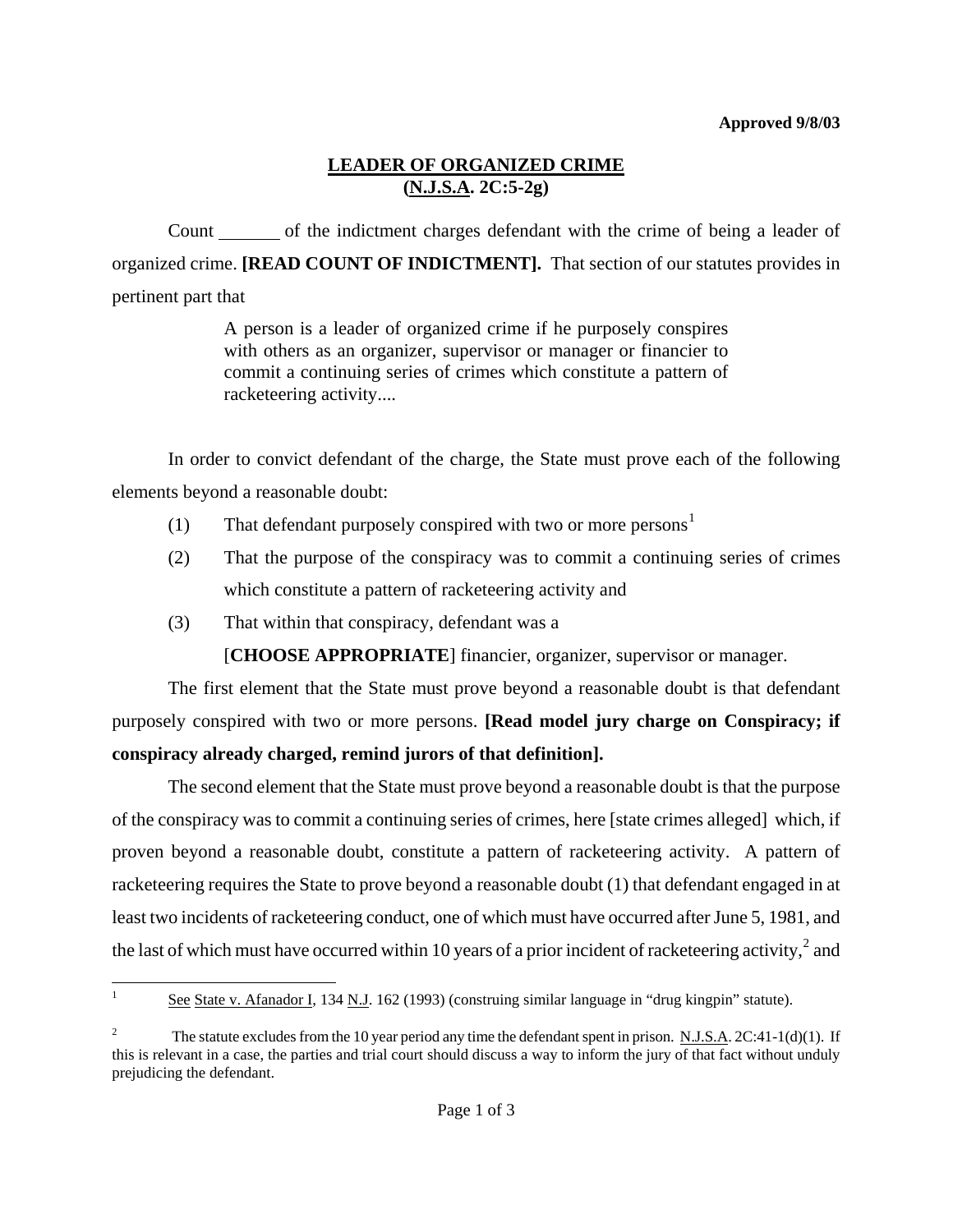## **LEADER OF ORGANIZED CRIME N.J.S.A. 2C:5-2g**

(2) that the incidents of racketeering activity embrace criminal conduct that has either the same or similar purposes, results, participants or victims or methods of commission or are otherwise interrelated by distinguishing characteristics and are not isolated incidents.

In this case, the State alleges that defendant conspired to commit the crimes of **[Charge elements of substantive crimes or, if already charged, remind jurors of those definitions].[3](#page-0-2)** The State must prove beyond a reasonable doubt that defendant conspired to commit at least two of these crimes and that the crimes he/she conspired to commit are a continuing series of crimes that constitute a pattern of racketeering. You must unanimously agree about the crimes defendant conspired to commit.

The third element that the State must prove beyond a reasonable doubt is that, within the conspiracy, defendant acted as [CHOOSE APPLICABLE] a financier,<sup>[4](#page-1-0)</sup> organizer, supervisor or manager of at least one other person.

A financier means a person who provides money, credit or a thing of value with the purpose or knowledge that it will be used to finance or support the operations of a conspiracy to commit a series of crimes which constitute a pattern of racketeering activity, including but not limited to the purchase of materials to be used in the commission of crimes, buying or renting housing or vehicles, purchasing transportation for members of the conspiracy or otherwise facilitating the commission of crimes which constitute a pattern of racketeering activity.

An organizer is a person who purposely arranges, devises, or plans an organized crime conspiracy.

A supervisor is one who purposely oversees the operation of an organized crime conspiracy.

A manager is one who purposely directs the operations of an organized crime conspiracy.<sup>[5](#page-1-1)</sup>

A person acts purposely with respect to the nature of his/her conduct or the result of that conduct if it is his/her conscious object to engage in conduct of that nature or to cause such a result.

 $\frac{1}{3}$ The crimes or conduct which are eligible for racketeering activity are set forth in N.J.S.A. 2C:41-1a(1) and (2).

<span id="page-1-0"></span><sup>4</sup> Financier was included in the statute as of June 18, 2002.

<span id="page-1-1"></span><sup>&</sup>lt;sup>5</sup> Cf. State v. Afanador I, 134 N.J. 162, 171 (1993).